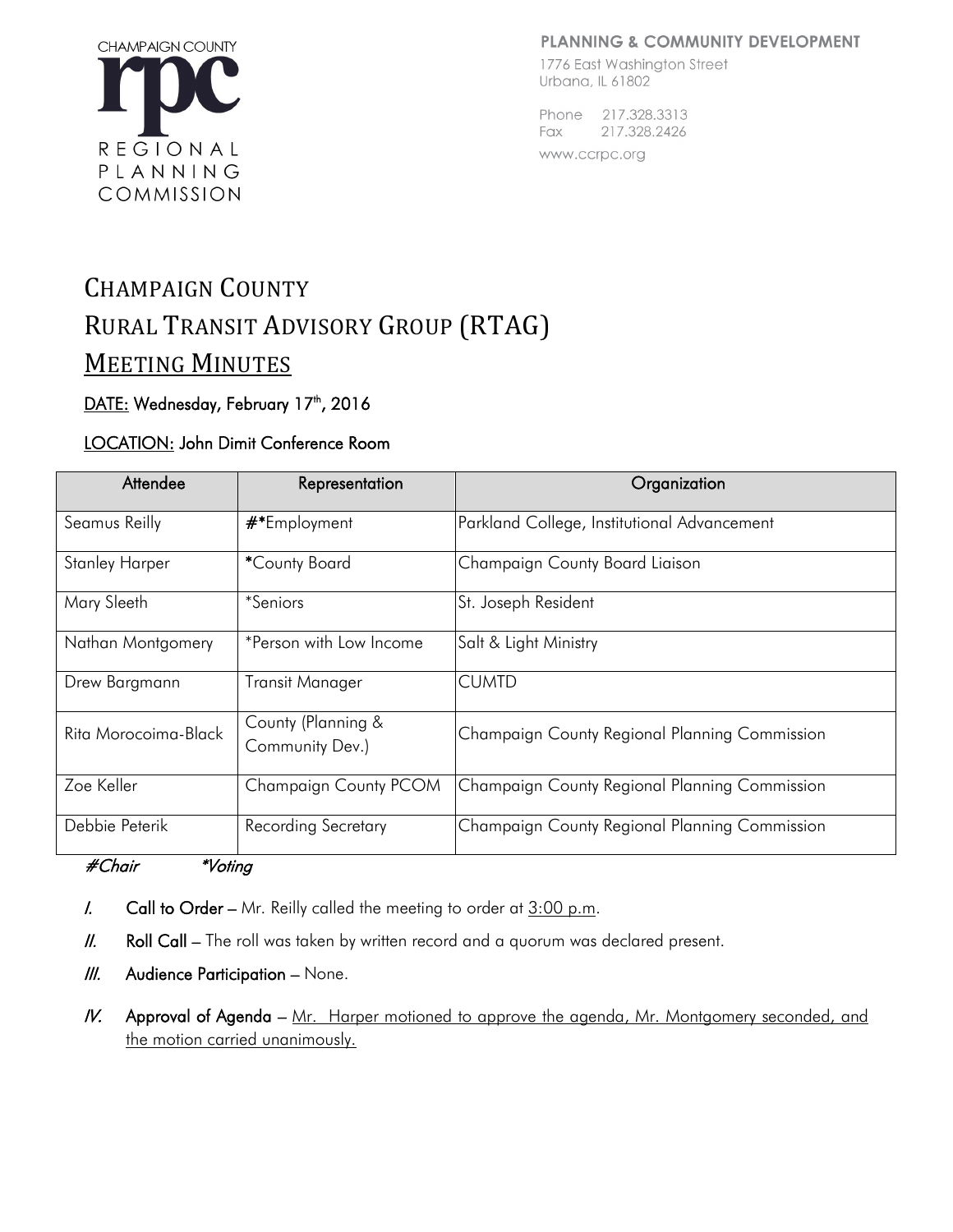# V. Approval of Minutes –

# A. Meeting of October 21st, 2015-

Mr. Harper motioned to approve the RTAG Minutes from the October 21<sup>st</sup>, 2015 meeting, Mr. Montgomery seconded, and the motion carried unanimously.

## $V/I$ . Old Business –

### A. Update on Rantoul Fixed-Route System Discussion –

Ms. Morocoima-Black indicated that at the last meeting in November with the Village of Rantoul, it was decided that a survey would be sent to all of the employees at the main companies in the Village of Rantoul. The purpose of the survey was to determine how many people would be willing to use the C-CARTS service and where their destinations were located. The results of the surveys would determine where the bus stops should be located. Results are pending on the survey at this time.

Mr. Bargmann was able to further update the committee on the survey. Rebecca Motley from the economic development department at the Village of Rantoul dropped off a package of 42 surveys from the Rantoul Multi-Cultural Center. Ms. Motley is currently involved in "Rantoul Tomorrow," a planning process for the future of the Village of Rantoul. Mr. Bargmann is currently on one of the smaller committees that focus on transportation. The group's goal is to determine what other transportation needs there are for the residents in the community in addition to transportation to and from their employer. The committee has expressed an interest in supporting C-CARTS. The Rantoul Tomorrow committee is also encouraging the industrial partners to get involved.

Ms. Morocoima-Black commented that the Village Manager, Jeff Fiegenschuh, had contacted her and indicated he has allocated funding in the budget to pay for transportation services in Rantoul. However, in order to move forward, the companies would need to compliment the village allocation.

Mr. Montgomery asked if there was a timeline on the surveys. Mr. Bargmann indicated that the surveys were sent out late due to the holidays. Mr. Reilly asked how many surveys were sent out. Ms. Morocoima-Black indicated that the surveys were sent out to all of the employees at the top employers in Rantoul.

Mr. Harper asked if there was an idea of how many people travel from Champaign-Urbana to the industrial park or to Rantoul. Mr. Bargmann indicated that most of the people that travel from Rantoul to Champaign-Urbana are manufacturing employees, but there are other people that commute to Champaign-Urbana as well.

Ms. Morocoima-Black stated that in order for C-CARTS to draw down more federal funding, a system providing the local match would need to be in place. Once a service is started in the Village of Rantoul, the vision is that the Village of Mahomet, and possibly St. Joseph, will be interested in the service. Mahomet has already inquired about transportation from Mahomet to Champaign-Urbana.

Ms. Morocoima-Black commented that C-CARTS has the capacity and the vehicles to provide service. The additional funding is needed to operate the vehicles.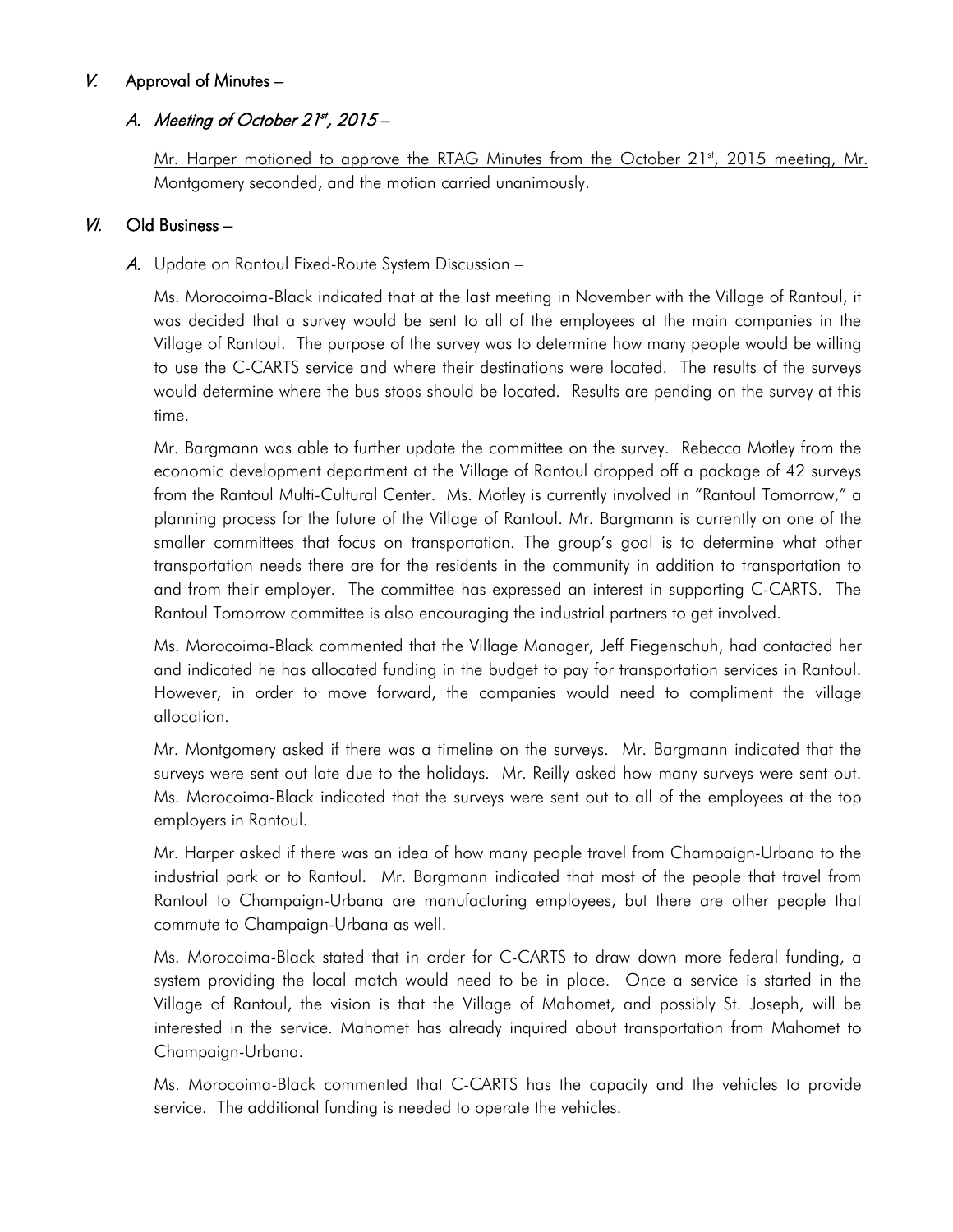Ms. Keller commented that if a service contract is put in place, it is possible that service hours could be extended for the village. The issue with extending the service hours would be the need to have a dispatcher during the extended hours to hand out keys to the drivers.

Mr. Reilly commented that C-CARTS vehicles have been very prominent on the road. Mr. Montgomery asked about the awareness from a marketing perspective. Ms. Keller commented that since C-CARTS is at capacity, service is currently not being advertised or marketed.

#### **VII.** New Business

# A. C-CARTS FY16 2<sup>nd</sup> Quarter (Oct-Dec) Service & Fiscal Reports -

The following comments were made with regard to the service reports:

- The total trips are down from the first quarter this year which is typical due to the winter conditions.
- Total trips are down from the same quarter last year by about 400. Second quarter of last year was a good quarter for C-CARTS.
- For the entire year of FY 2016 the trips per hour are down. This change is due to the change that C-CARTS drivers are now accounting for their time when there are no passengers in the vehicle. Mr. Bargmann commented that from a ridership prospective (MTD and the national trend), gas prices have affected ridership. Mr. Montgomery commented that the winter was mild. Even looking at the employment numbers, there is a significant drop in the numbers. Mr. Bargmann commented that there were more medical trips; it is not a true drop in the employment category, it could mean that another category drew more riders.
- Ms. Keller presented the breakdown of denials. The top reason for denying a person a ride is that the time requested is not available (someone is calling for a ride during peak times and the buses are at capacity, i.e. 7:00 a.m., 8:00 a.m. or 9:00 a.m. as well as the ride back at 3:00 p.m. or 4:00 p.m.) The non-peak hours are from 11:00 a.m. – 2:00 p.m. During those hours the likelihood would be greater that a ride could be provided. Mr. Bargmann commented that a denial log is maintained by MTD as required by IDOT to track the reason for not being able to provide service to someone.
- Total revenue is consistent. There was a minor drop of \$300 in total revenue. Total eligible expenses are about \$15,000. Mr. Montgomery asked what the \$15,000 expense covers. Mr. Bargmann indicated that the one-time expense was used for getting seven new vehicles ready for service; being outfitted with radios, flares, stripping, etc.
- Ms. Keller commented that the remaining grant funds must be spent in this fiscal year since a new grant agreement is received every fiscal year. Mr. Montgomery commented that looking at the quarters the funds won't be spent. Ms. Keller indicated that although C-CARTS has not spent the money, generally more funds are being received than needed.

The federal funds are the same amount each year. Since C-CARTS acquired new vehicles, the system is still considered in the start-up phase. The funds will be used and C-CARTS will continue to work on service contracts to secure the funds. There is about 65% of the grant funds left for the rest of FY 2016. Mr. Reilly asked what the trend was for the percentage of grant funds spent over the course of the year; over 5 years. Ms. Keller commented that she will research and get back to the committee. Mr. Reilly also asked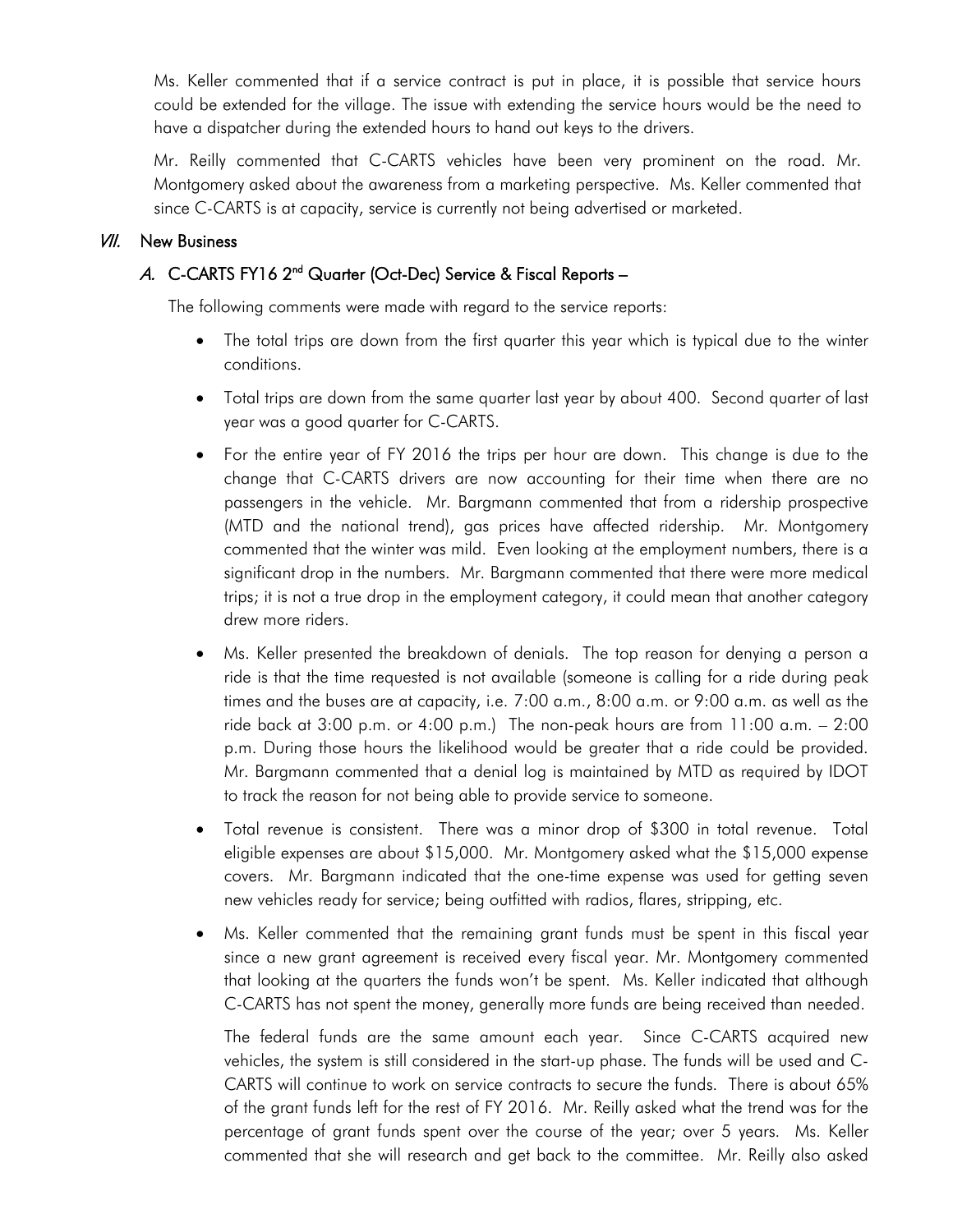about the cash match in addition to the revenues. Mr. Bargmann indicated that cash match has to come through local contracts. Once C-CARTS has begun working with the Village of Rantoul, the cash match would be accessible to C-CARTS, but right now the federal portion is used.

• Mr. Reilly discussed the WIOA program, transportation funds, and other funds that are connected to educational expenses. Mr. Reilly used an example of five students from the Rantoul are that are travelling to Parkland College and the University of Illinois to take classes. They would have transportation funds available to their WIOA. How do we leverage so that they are able to use those funds? The trend is that more WIOA funds are going toward education for employment. This program connects people who need the services for education to provide real life skills and employment. The results show the program has been very successful in getting students funded through the WIOA Program, and those students are getting into high paying jobs. The program includes a complete package for the student including counseling, transportation, equipment costs, tuition and fees, and childcare. Ms. Morocoima-Black commented that the possibility of a local contract with Parkland College would draw down the federal funding.

# B. Approval of Calendar Year 2016 RTAG Meeting Schedule -

Due to a conflict the new representative has with her monthly board meeting, Ms. Keller is requesting that the RTAG meetings be moved to the second Wednesday of the month.

Mr. Montgomery motioned to approve the second Wednesday schedule as presented, Mr. Harper seconded, and the motion carried unanimously.

# C. Vice-Chair Selection –

Ms. Morocoima-Black recommended that the committee appoint a Vice-Chair in the event that Mr. Reilly is unable to attend an RTAG meeting.

Mr. Harper nominated Mr. Montgomery as Vice-Chair. Ms. Sleeth seconded, and the motion carried unanimously.

# D. RTAG Vacancy - Advisory for Medical -

Ms. Keller advised that there is still one vacancy open on the RTAG Advisory Group which is a representative from the medical field. Carle has been unresponsive to date. Ms. Morocoima-Black indicated that she has reached out to Mike Billimack with no response. Mr. Montgomery commented that he will contact his board chair who was the former chairman of the board at Carle. Ms. Morocoima-Black commented that Carle would be a good candidate because they are the largest health agency in the community. The other approach would be to work with Francis Nelson. Mr. Reilly asked about contacting Presence Hospital, but Ms. Keller commented that there has been no response from Presence Hospital either. Mr. Reilly will contact Mr. Billimack.

# E. Update of the Urbanized Area and Region 8 HSTP Plans –

Ms. Keller commented that she is working on updating both the Urbanized Area and the Region 8 HSTP plans. The urbanized area covers Champaign-Urbana, Savoy, Tolono and Bondville. The Region 8 (rural areas) covers the eleven surrounding counties. The urbanized area plan is scheduled to be adopted by the CUUATS Technical and Policy committees in June. The Region 8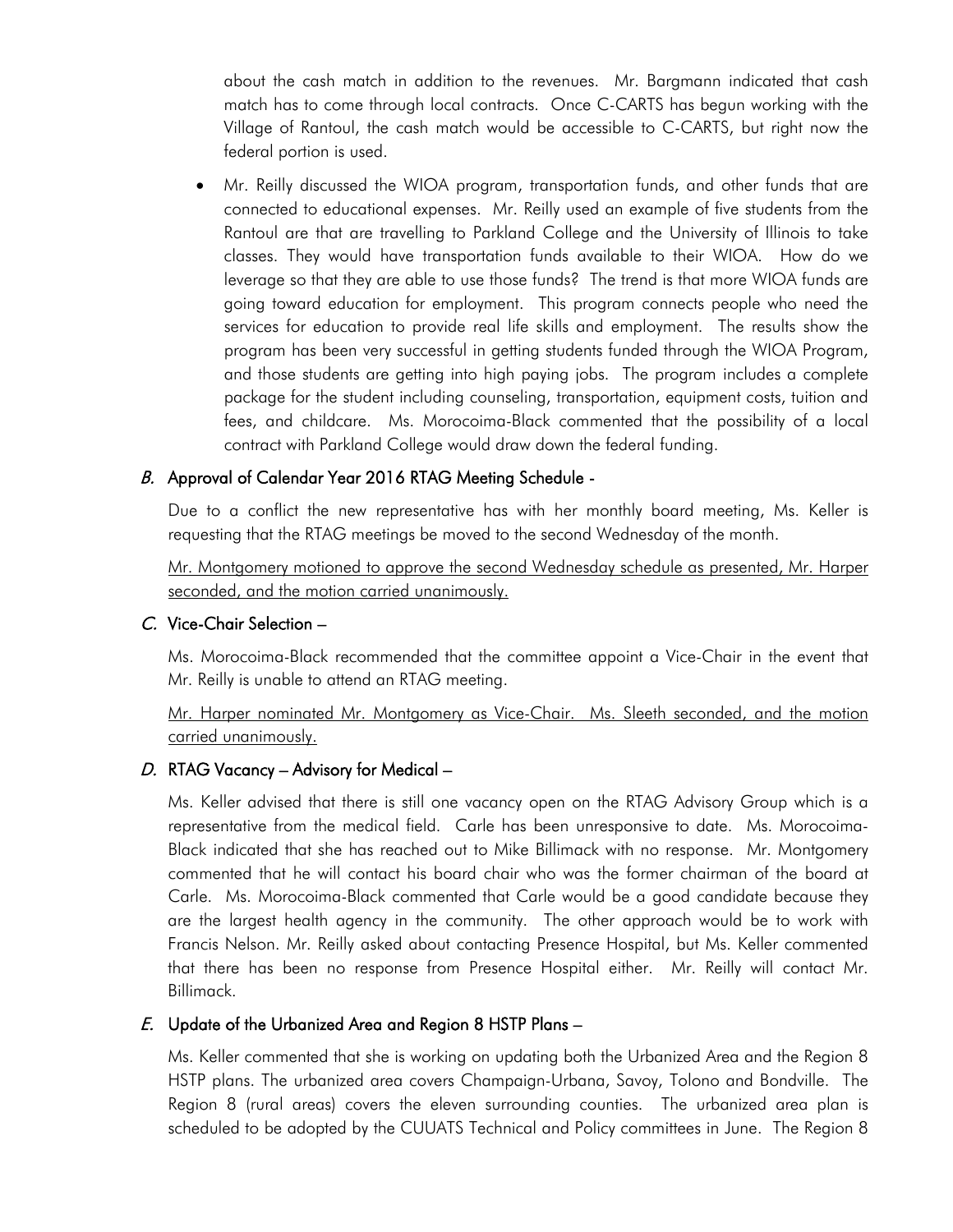draft will be presented at the August RTAG meeting for the committee to review and provide feedback.

Mr. Harper inquired about the purpose of the plan. Ms. Morocoima-Black explained that in addition to Ms. Keller overseeing the service for C-CARTS, she is also the HSTP Coordinator. The HSTP Coordinator provides support for all transportation and human services agencies that provide transportation in Champaign County as well as the eleven counties surrounding Champaign County.

As part of providing the support to the counties, a plan must be created that looks at existing conditions, what kind of transportation services are available, what kind of population is being served, and the socio-economic distribution of the population geographically. Surveys are distributed to the riders and providers to get input regarding different aspects of the service. The data is analyzed to determine what transportation issues there are in the community as well as what kind of opportunities there are to provide service. The surveys have shown that there are agencies that have the capacity to assist other agencies, thereby overcoming the gaps in service to serve more people. With the information collected, an analysis is prepared, objectives and goals are defined, and a plan is created.

### F. Discussion of Proposed C-CARTS Employee Early Retirement Plan

Ms. Keller commented that Mr. Bargmann was working on an employee handbook for the C-CARTS employees. Mr. Bargmann stated that MTD currently has an early retirement program for full-time vehicle operators.

There are criteria that must be met:

- $\triangleright$  The employee must be invested in the IMRF (been with the district for at least 10 years),
- $\triangleright$  The employee must retire between the ages of 60-64. Once 65, the employee is no longer eligible for this program.
- $\triangleright$  The employee must be at the top rate of the wage scale. C-CARTS does not currently have a wage scale. Any information used is based on MTD's top wage. The benefit the program brings to the district is that an employee at a top wage rate would be allowed to retire a few years earlier than they might originally plan. There is a budgetary benefit in that it allows the district to bring in a new employee at a start rate. There is also a financial incentive for the employees to retire earlier. The benefit is better for the employee if they retire at age 60 as it diminishes as they retire later. The amount that they would receive is also dependent on their top wage. In recent years IMRF has changed some of their rules that when someone retires early, the employer is responsible for the loss contributions to the retirement fund. The benefit has shrunk in years past, but it still is better than break even.
- > The employee would have to notify C-CARTS that they are going to retire at least two years in advance for planning purposes.

Mr. Bargmann is presenting this information to the RTAG Advisory group to determine if this should be offered to the C-CARTS employees. Mr. Bargmann commented that since the C-CARTS employees just completed their first year with the district, this would not affect C-CARTS for another 9 years.

It was decided by the group to postpone voting until a future date when there is more information.